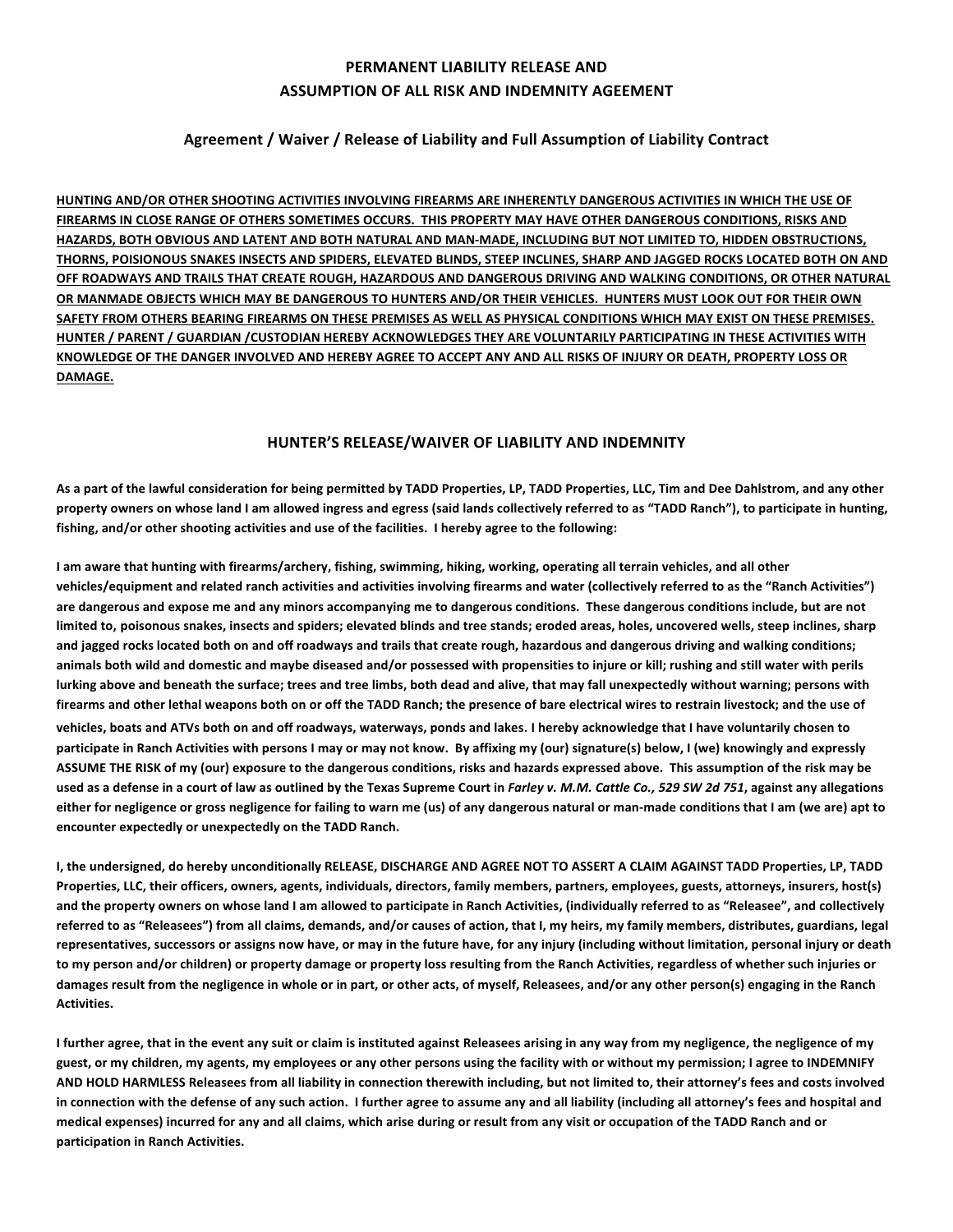I hereby agree to assume any and all liability for and to INDEMNIFY AND HOLD HARMLESS the Releasees for any claims which were caused in whole or in part by their own negligence or their gross negligence. I further expressly agree to assume all of the related expenses (including all attorney's fees and hospital and medical expenses) arising from Releasees negligence or gross negligence as it relates to any claim and/or actions that arise during, or result from, my use or occupation of the TADD Ranch and/or participation in Ranch Activities.

I hereby assume full responsibility INDEMNIFY AND HOLD HARMLESS Releasees from any loss, liability, bodily injury, property damage or loss, or cost, (including all attorney's fees and hospital and medical expenses) incurred by any Releasee arising out of my, my family members, my minors or my guests participation in Ranch Activities.

# **I UNDERSTAND THE RELEASE AND INDEMNITY STATED IN THIS AGREEMENT ARE SPECIFICALLY INTENDED TO BE APPLICABLE EVEN IF IT IS** ALLEGED OR PROVED THAT ALL OR SOME OF THE DAMAGES INCURRED WERE CAUSED AS A WHOLE OR IN PART BY ANY ACT, OMISSION, **NEGLIGENCE, GROSS NEGLIGENCE, OR ANY OTHER CONDUCT WHATSOEVER OF ANY OF THE RELEASEES.**

I hereby attest that I will abide by all Federal, State, County and/or TADD Ranch laws and/or rules and regulations set out for the hunting, fishing and taking of game. In addition, I understand that I am responsible for all my actions and the Releasees are not responsible for my actions, the actions of others or for the theft or loss of any kind. I further agree not to possess, or use, any illegal substance(s), or consume an amount of alcohol that impairs my physical or mental state while on the TADD Ranch.

If any term, provision, covenant, release, assumption or condition of this agreement is held by a court of competent jurisdiction to be invalid, void or unenforceable, the remainder of the provisions shall remain in full force and effect and shall in no way be affected, impaired or invalid.

Further, in the event photographs, slides or videos are made of me (us) while on the TADD Ranch, I (we) consent to the use of the photographs slides and videos in promoting and marketing hunting and recreational activities by any of the Releasees on the TADD Ranch. Likewise, by sending any testimonials or pictures via letters, emails or otherwise of my (our) experiences on the TADD Ranch, I (we) consent to the Releasees using them in like manner.

#### **\_\_\_\_\_\_\_ Yes. You May Use the Material \_\_\_\_\_\_\_ No. You May Not use the Material**

According to Texas Case Law, the Releasee needs to warn hunters and guests of accidents and incidents occurring on the leased premises that may influence their decision to enter. The following is a list of all accidents and incidences that involved injury or death to a hunter or guest or to the damage or destruction of his or her personal property. The list covers all accidents and incidences occurring during the past two years.

**\_\_\_\_\_\_\_\_\_\_\_\_\_\_\_\_\_\_\_\_\_\_\_\_\_\_\_\_\_\_\_\_\_\_\_\_\_\_\_\_\_\_\_\_\_\_\_\_\_\_\_\_\_\_\_\_\_\_\_\_\_\_\_\_\_\_\_\_\_\_\_\_\_\_\_\_\_\_\_\_\_\_\_\_\_\_\_\_\_\_\_\_\_\_\_\_\_\_\_\_\_\_\_\_\_\_\_\_\_\_\_\_\_\_\_\_\_\_\_\_**

**Insect bites and stings.**